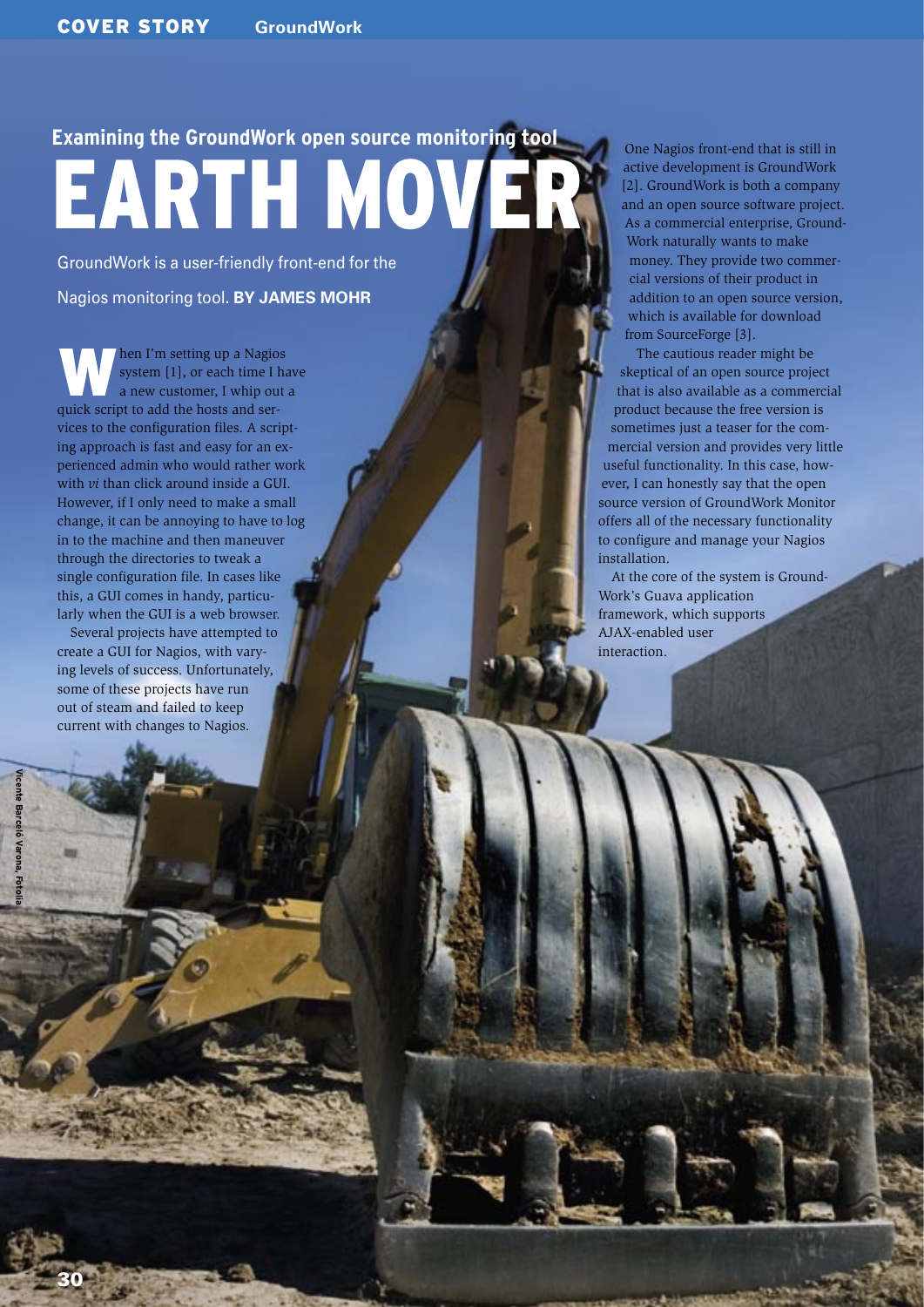AJAX support means pages are updated without the need to explicitly reload them. Guava also provides the presentation aspects of the system, as well as features related to user security. (GroundWork Guava is itself an open source project available through Source-Forge [4].)

The current version of GroundWork is based on Nagios 2.5. In addition to providing a user interface, GroundWork comes with a MySQL database for event information, as opposed to the text-file solution provided with Nagios by default. Also included with GroundWork is the Nagios plugins package, which is normally downloaded separately.

## Easy Install

Various GroundWork documentation sources list different, often seemingly contradictory, minimum hardware requirements. For example, one place says the open source version requires just a single 2.8 GHz CPU, and another source specifies that you need two. Naturally, how much RAM and how many CPUs you need depend on the number of devices you monitor and how often. However, it would have been nice to have more consistent guidelines.

The open source version of Ground-Work is available from SourceForge [3] as a normal RPM package, a bootable ISO CD image, or a VMware "appliance." I downloaded the open source version 5.0.5 of both the ISO image and the RPM packages. While booting the CD, I was prompted for network configuration information and was quickly working with GroundWork.

I naturally wanted to see what the RPM version was like so I tried to install it on SUSE 10.2. This reminded me to check *before* I installed and consider the supported platforms. Currently, the list of supported operating systems for all versions is limited to Red Hat and SUSE *Enterprise*, with only the professional GroundWork supporting the 64-bit versions. Also supported is the 32-bit version of CentOS 4.

My installation seemed to go fine, but since I did not have an enterprise version of SUSE, installation failed when I tried to start GroundWork because of various library problems.

I found it bothersome that even the open source version requires a commer-



**Figure 1: The GroundWork service definition window.**

cial product, or at least it is officially supported on a single non-commercial distribution.

GroundWork installs its own version of Apache. If you have an existing Apache server running, it will be stopped and disabled by GroundWork (although nothing is actually removed). The documentation says, "Any content served will be served by the Ground-Work version of Apache."

The process is not automatic and you will end up having to do some configuration on your own to make your content available.

Also, you cannot update Apache using the normal means because any update mechanism will update to the original Apache installation. To avoid these complications, the documentation suggests you install GroundWork on a standalone system.

## Up and Running

When I finally got in, the product displayed a very professional appearance. The menu structure was logical, and movement through the menus was easy – especially for users who are experienced with Nagios.

You can download an evaluation guide that leads you step-by-step through many of the basic GroundWork configurations. The evaluation guide assumes very little background, and I encountered no problems getting the product installed and working with the help of the guide.

You'll need a working version of MySQL. The evaluation guide includes some basic information on connecting to MySQL. When you log in for the first time, you'll see an animation on the start page that points you to Configuration EZ, which gives you an easy way to quickly add hosts to your network via auto discovery. You can then assign nodes to existing node groups or leave them "unassigned."

Configuration EZ blocks out the more detailed settings and presents you with just the basic configuration options. With a few exceptions, you are limited to assigning existing configuration settings (such as service checks) to new hosts. For networks where you are simply adding new nodes or other devices and not adding new service or monitors, this watered down EZ interface is very useful.

Although configuring fairly simple monitoring is very easy with Ground-Work, you need to be aware that the underlying technology is still Nagios. If you are experienced with Nagios, you'll pick up GroundWork very quicky. If you are a Nagios beginner, you'll need to spend some time getting familiar with Nagios before you will be able to use Ground-Work efficiently.

GroundWork operates through a webbrowser interface. The left frame of the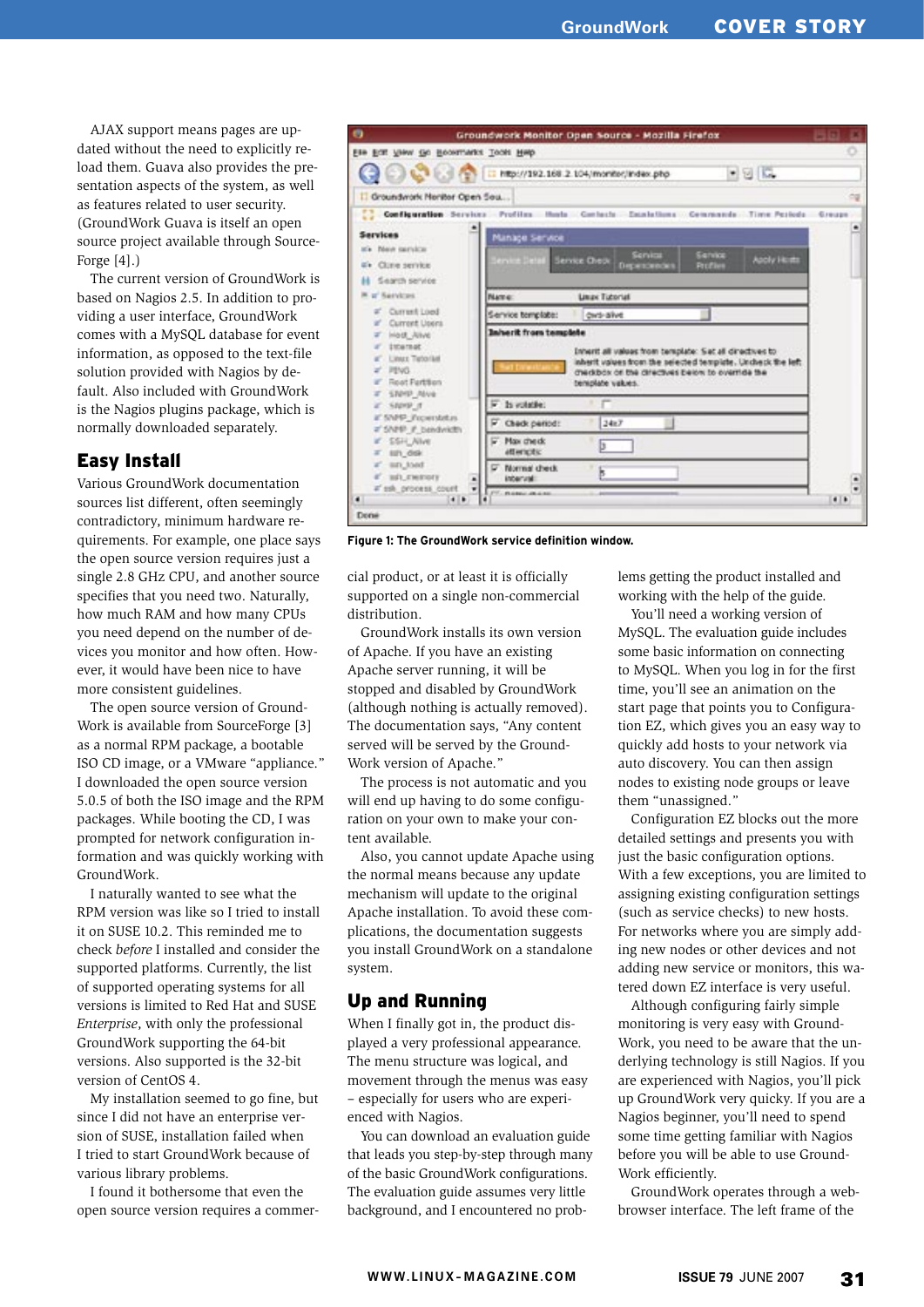GroundWork service window is the navigation menu, and the right frame is the work area (Figure 1).

At the top of the window is a navigation bar (referred to as a menu in many places). The navigation bar changes depending on where you are in the system. See the "Browsers" box for information on GroundWork-supported browsers.

Each time you log into the system, you start on the GroundWork home page identified by "Home" in the upper lefthand corner next to the GroundWork logo. Clicking the GroundWork logo gives you a drop-down menu for the main areas, for example, Administration or Configuration. When you select an item, the left-hand navigation panel changes accordingly.

To get data into your GroundWork system, you can either start fresh or load an existing Nagios installation. On my test machine I had not yet installed Nagios, so I chose a fresh install. At work, I loaded GroundWork onto an existing Nagios installation.

I found no problems when loading the existing configuration files. Although the version of Groundwork I tested is based on Nagios 2.5, and the existing Nagios installation was also 2.5, you can still upgrade Nagios 1.x files directly from the interface.

If any directives are missing from Nagios 2.x, the "pre-flight check" will report this, and you can add the directives as needed from the GUI.

If you decide to load an existing Nagios installation, you can update the current GroundWork configuration with objects from your Nagios configuration or clear (or purge) the Nagios-related information in the GroundWork database,

#### Browsers

GroundWork is limited in the browsers it supports. As of this writing, Ground-Work only supports Internet Explorer 6 and 7, plus Firefox 1.5 and 2. Konqueror is not supported; in fact, loading the GroundWork start page actually causes Konqueror to crash. Unfortunately, I was happy with an older version of Firefox and did not yet feel the need to upgrade. However, I could not even access the start page with the older version. I did manage to quickly figure out how to get to the login screen, but I still decided to upgrade to Firefox 1.5 to avoid any other problems.



**Figure 2: The GroundWork Nagios interface.**

replacing everything in your Nagios configuration files.

When adding nodes via auto discovery, you can choose an entire network or simply a block of IP addresses. Since I have a relatively small test network, I configured GroundWork to scan only the first 50 IP addresses, which it did in less than a minute.

Each node GroundWork finds is listed in the GUI; you can then select the nodes and add them to the system (or not). If necessary, you can load nodes from an external file rather than going through auto discovery.

When adding nodes, I discovered one of the many annoyances with the GUI. The list of nodes is not automatically updated. Instead, it seems you have to collapse the list of nodes and open it up again before they appear.

GroundWork touts the use of AJAX to provide automatic refresh of pages without user interaction, so it is disappointing that this does not work everywhere. (Perhaps this feature only works with the latest version of Firefox?)

After I ran the auto discovery, all of the Linux machines were correctly identified. Although GroundWork recognized the Windows workstation as being up, GroundWork could not identify the operating system, and so it ended up with only the group "Linux Servers." However, you can add host groups literally

in just a few seconds, so this is not really a major problem.

### Administration

GroundWork is designed for easy administration. You can create users groups, which give you access to the system. Privileges are then determined by roles. For each role, you define *subscriptions*. Although roles are additive, they define only the *applications* (portions of the system) that the user can access. For instance, you can give a role access to the Nagios interface, allowing users to see the status of hosts and services but not allowing them to make changes.

In the administration section, you can install packages and, in some cases, you can configure them. Packages can be added to the system through the Wrappit menu item. This package-management feature allows you to integrate an existing web application into the Ground-Work menu structure.

The GroundWork *Configuration* menu gives you access to all of the configuration you normally would do through Nagios. The primary Nagios configuration settings are accessed through the menubar (Figure 1).

The *Control* option represents the overall Nagios configuration. Here you define various directories, the user under which GroundWork runs, and the default behavior of Nagios. The *Control*